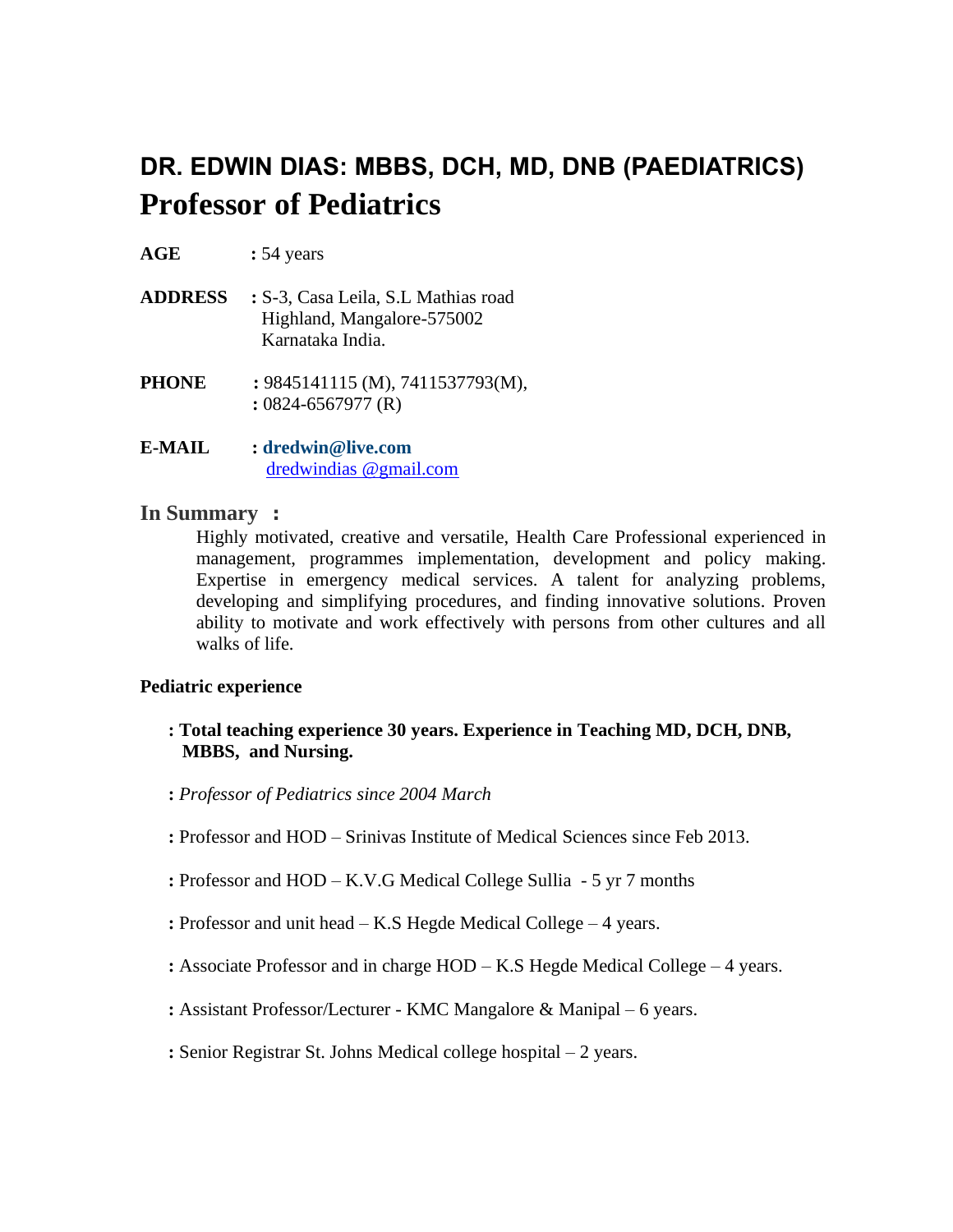### **Education**

- **:** MD (Pediatrics) St John′ s Medical College Bangalore- 1992
- **:** DNB (Pediatrics) -1991
- **:** DCH St. John′ s Medical College Bangalore-1988
- **:** MBBS St John's Medical College Bangalore -1983

## **Professional Highlights :Phd guide and Adjunct professor Srinivas University.**

- **: National advisory committee member, INDIAN PEDIATRICS.**
- **: State Convenor of Research Cell 2015 – IAP Karnataka Branch.**
- **: Advisor to KRE Medical Research Team India at webnetcentral.com UK.**
- **:** International Biographical centre Cambridge UK Leading health professional of the world 2011.
- : Featured in US based Madisons WHO'S WHO.
- **:Authored a book - Review in pediatrics (Peepee publishers) book in Pediatrics.**
- **:Authored a chapter-Accidental poisoning in SurajGupte textbbbok of pediatrics.**
- **: Editor of the book Paediatric Infectious Disease Publisher- OMICS e Books.**
- **: Editor and Member of the editorial board (OMICS group of journals)** Journal
	- of Medical Microbiology and diagnosis, Pediatric therapeutics and Research.
- **:** Editorial board member of Journal of Clinical Microbiology and Case Reports
- **:** Editorial board member of Journal of Diseases Pak Publishing Group.
- : Editorial board member of many Pediatric and Neonatal Journals in USA.
- **:** Journal reviewer for Academic Journals CRO (Open access journal), Indian
	- Paediatrics, African Journal of Microbiology.
- :Journal reviewer for many other journals –including neurosciences psychiatry.
- **:** Postgraduate thesis guide for Rajiv Gandhi University Of Health Sciences.
- **: Member of the Reviewer panel of Paediatric On Call.**
- **:Curriculum design and Medical innovations resource person for Fellowship in Neonatology,Phd Pediatrics Srinivas university**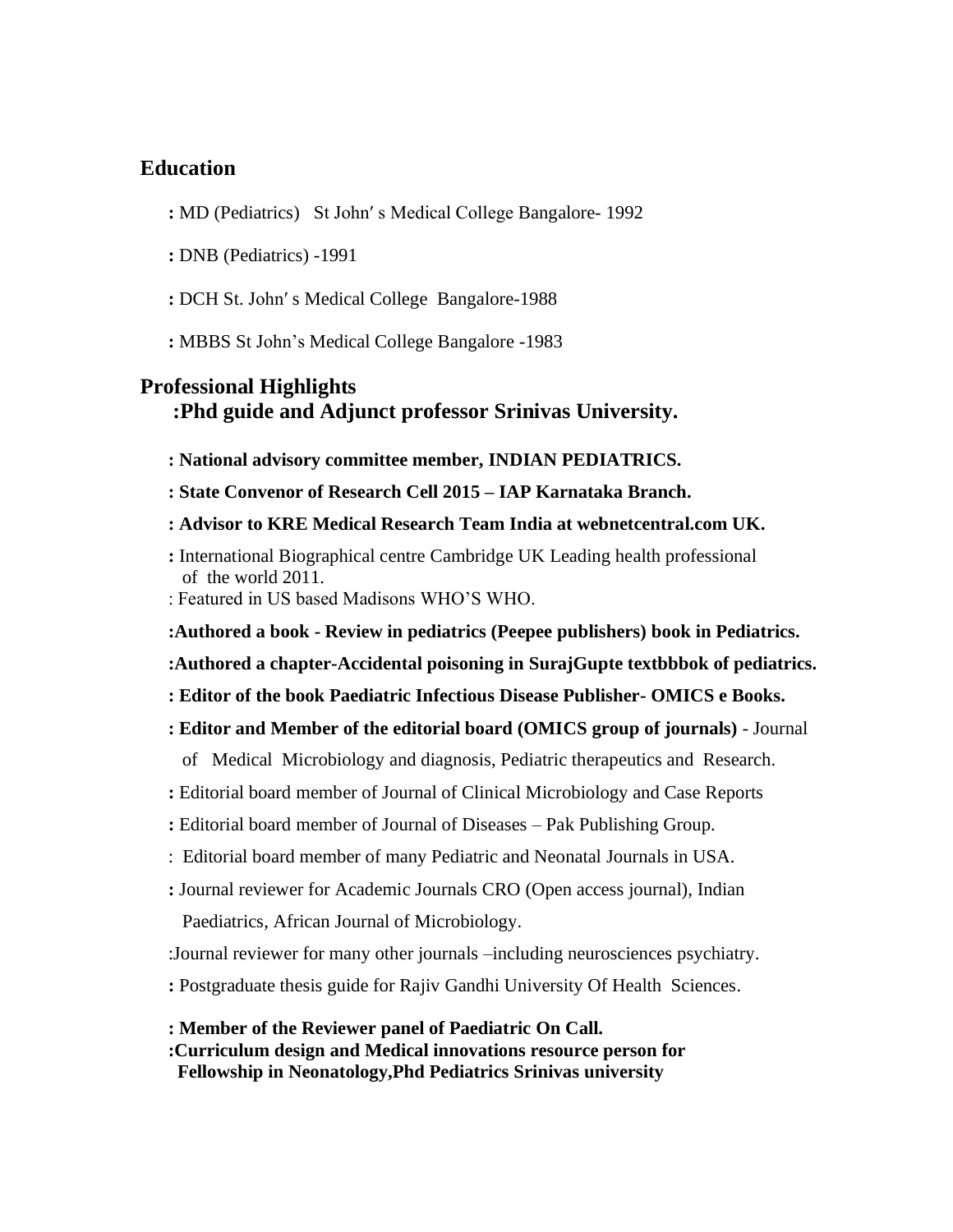## **Research Interest**

- Paediatric and neonatal infectious diseases
- Immunology, vaccines, allergic diseases.
- Paediatric Nutrition
- Pediatric intensive care
- Neonatal intensive care

## **Research**

- **:** ICMR short term research grant for work on salivary and plasma acetaminophen Levels using a simple photometric method. Investigator - Dr. Edwin Dias Completed in 1981.
- **:** Arterial blood gas in the management of Bronchial asthma. Investigator – Dr. Edwin Dias Completed in 1992.
- **:** Clinical and Biochemical profile of Wilson′ s disease Investigator – Dr. Edwin Dias Completed in 1998.
- **:** Breast feeding profile in mothers residing in Sullia. Investigator – Dr. Edwin Dias , Dr. Brijesh Completed in 2011
- **:** Glucose levels in neonates with Special Reference to Hypoglycemia Investigator – Dr. Edwin Dias, Dr. Sandeep Completed in 2011
- **:** UTI in children below 5 years. Investigator – Dr. Edwin Dias, Dr Siddhu . Completed in 2012
- **:** Nutritional status of Anganawadi children 1-5 years age group in Sullia D.K District. Investigator – Dr. Edwin Dias, Dr. Nivedita. Completed in 2012.

# **Publications**

## *Published 71 articles in indexed journals*

• **Dias M**, Dias E. Comparative Evaluation of various serological tests in the laboratory diagnosis of Brucellosis. Chrismed J Health and Research 2015;2:136- 39.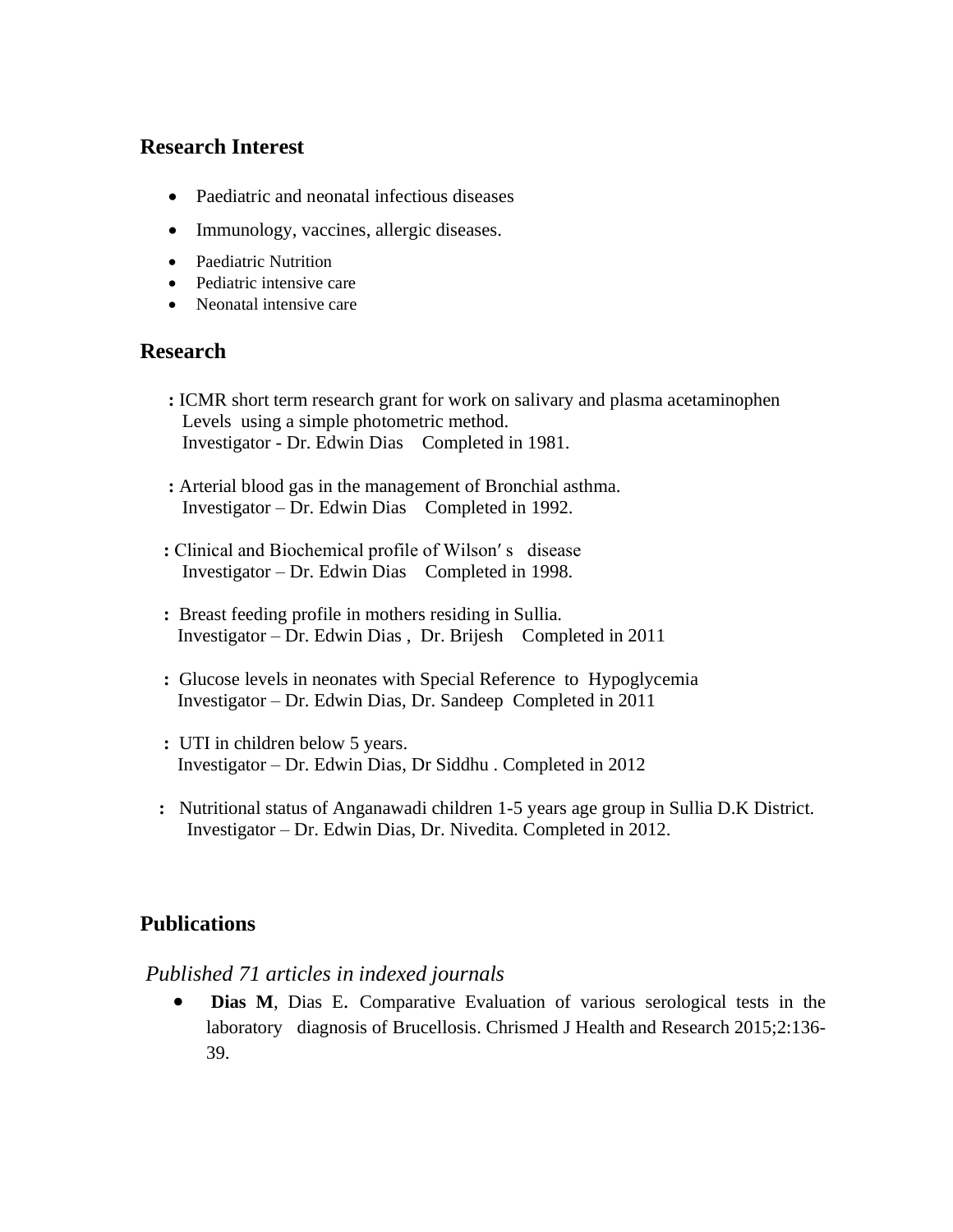- **Edwin Dias** .Hypothyroidism: screening and subclinical disease. BMJ 2014:Feb 14 **www.**bmj**[.com/content/314/7088/1175/rr/688489](http://www.bmj.com/content/314/7088/1175/rr/688489)**
- **Edwin Dias** , Sandeep Gada. Glucose Levels in Newborns with Special Reference to Hypoglycemia: A study from rural India. J Clin Neonatol 2014
- **Dias E** .Neonatal Hypotension in extremely preterm infants.eLetter Paediatrics Official journal ofAmerican Academy of Paediatrics . Sep 3 2013.
- **Dias E.** Global View of Infectious Disease Editorial J Med Micro Diagn 2012;1:6.
- **Dias E.** An unusual case of foreign body aspiration in an infant. AMHSR 2012:2; 211-212.
- **Dias E** Bilateral humerus fracture following birth trauma. Journal of Clinical Neonatology 2012:1;44-45.
- **Dias E**, Dias M. Recurrent meningitis in a child with intranasal Encephalocoele Journal of neurosciences in rural practice. 2012:3;102-103 .
- **Dias E,**Dias M. A case of recurring Hand foot mouth disease in a child. Annals Of Thoracic Medicine and Public Health 2012:5;40-1.
- **Dias E**, Dias M.Cutaneous Myiasis. Indian Pediatr 2011:48;907.
- Dias E. Childhood tuberculosis and risk of acquiring tuberculosis when treating them. eBMJ Published on 19<sup>th</sup> March 2011
- **Dias E,** Dias M. Systemic Meliodiosis .Indian Paediatr 2011:48;161.
- **Dias E,** Vigneswaran P. Bacterial profile of neonatal septicaemia in a rural hospital in South India. Journal of Clinical Diagnosis and Research 2010; 4: 3328-3321.
- **Dias E**, Chidananda. Multiple aneurysms in a 10 year old male child A case report.*Antiseptic* 2009
- **Dias E** .Recognition of promotion of Hand washing. eBMJ Published 4 April 2009.
- Kiran PS, Sowdi VP, Shetty SB, Venugopal U, Parameshwariah S, **Dias E**, Kamala CS. Sinus histiocytosis with massive lymphadenopathy; complicated by autoimmune hemolytic anemia. Indian J Pediatrics; 2003:70; 759-60.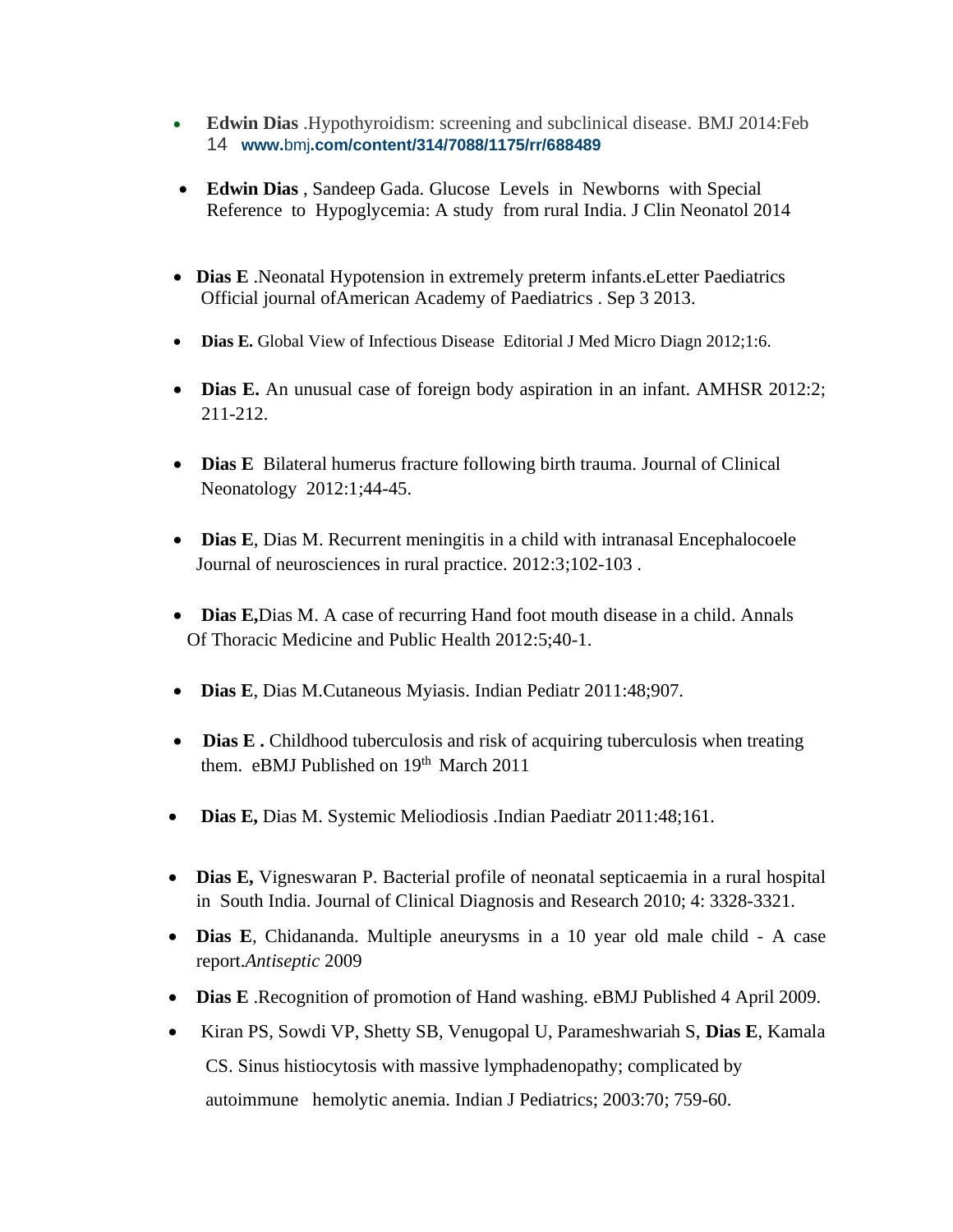- **Dias E** .Prevention of passive smoking in reducing childhood Asthma. eBMJ published on Mar 2001.
- **Dias E**, Shenoy V .Kinsbourne disease in an 8 yr old child. *J Bahrain Med Soc.*2000;  $12.$
- **Dias E**, Ramachandra C, D'Cruz AJ, Yeshwanth M. An unusual presentation of gastro-oesophageal reflux--Sandifer's syndrome. *Trop Doct*. Jul 1992; 22:131
- **Dias E**.Vascular anomalies-revisited *. Kar Ped J*. 2007.
- **Dias E** "Approach to pediatric bleeding" .*Kar Ped J.* 2006.
- **Dr Edwin Dias** and Meena Dias. Chikungunya Revisted, *Medilore* No. 5 (2006- 07) June – July 2006
- **Dr Edwin Dias** and Dr Meena Dengue Aedes Aegypti Shock to the Indian subcontinent**.** *Medilore* No. 6 (2005-2006) Aug-Nov-2006.
- **Dias E**.An approach to neonatal jaundice. *Kar Ped J* 1997; 12:7-13.
- **Dias E**.Gaucher's disease. Kar Ped J. 1994.
- **Dias E.** Radiological case of the issue duodenal atresia .*Kar Ped J* 1993;
- **Dias E**. Immunization-a review- *Physicians Update* .1991.
- **Dias E**.Management of bronchial asthma in children. *St. John's J of medicine* 1991.
- **Dias E.**Guidelines in the treatment of pediatric bronchial asthma.*Kar Ped.J* 1990.
- **Dias E.** Niemann pick's disease-a report of two sub-types. *Kar Ped J* 1990

### **Selected Accomplishments**

#### **: Training project /Conference management**

 Designed,organised and promoted various conferences, CME's and Motivation seminars. Resource person at State and National Conferences.

#### **: Running Hospitals**

Managed independently hospitals of various bed strength in rural, urban and foreign Setup.

#### **: Examiner**

PG Examiner for RGHUS Karnataka , Kerala health university and Nasik University. UG Examiner for Manipal University, Calicut University, Kannur University, RGUHS,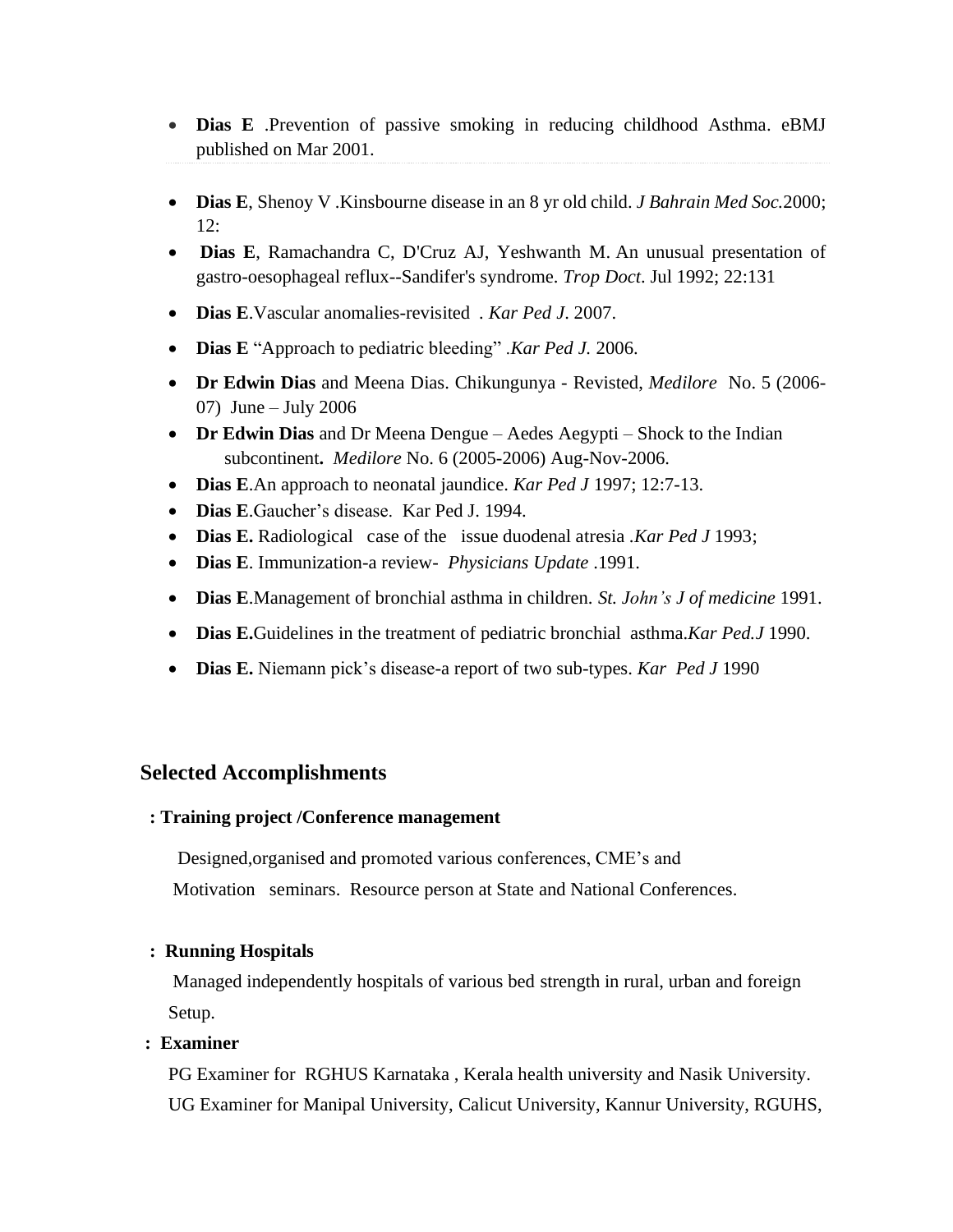MGR University Chennai, Meenakshi Medical college, Kanchipuram.

#### **: Professional achievements**

- Attended many State and National Conferences, presented papers and chaired sessions.
- Held various positions in Professional societies. Affliated to various Professional bodies.
- Attended and Chaired sessions in National Seminar Interventions for reducing Maternal and Newborn mortality:Translating research evidence to practice. Held at JNMC on Sep- 2014.

# **AWARDS**

- **:** Awarded outstanding doctor in 2000 for medical social work in South Kanara and nearby districts.
- **:** Career award India finalist UGC 1994.
- **:** Sports person of the year-1992 (SJMC)
- **:** UNICEF-CHAI core group member on ORT- 1989.
- **:** Won an international athletic prize Colombo CT & FC meet- 1982.
- **:** Rhodes Scholar finalist-1982.
- **:** International prize in Sri Lanka for long jump.
- **:** Bangalore university athletic individual champion.
- **:** Triple jump and long jump champion record holder in Karnataka state

Inter medical tournament.

# **Academic interests**

**:** Initiation of research projects in association with Bhabha atomic center, St Johns Research Center. Bangalore, Tufts University Boston, CMC Vellore.

# **LANGUAGES Known**

- **:** English, Kannada, Malayalam, Tamil, Arabic, Urdu and Hebrew.
- : Cleared IELTS with a score of 7.5.